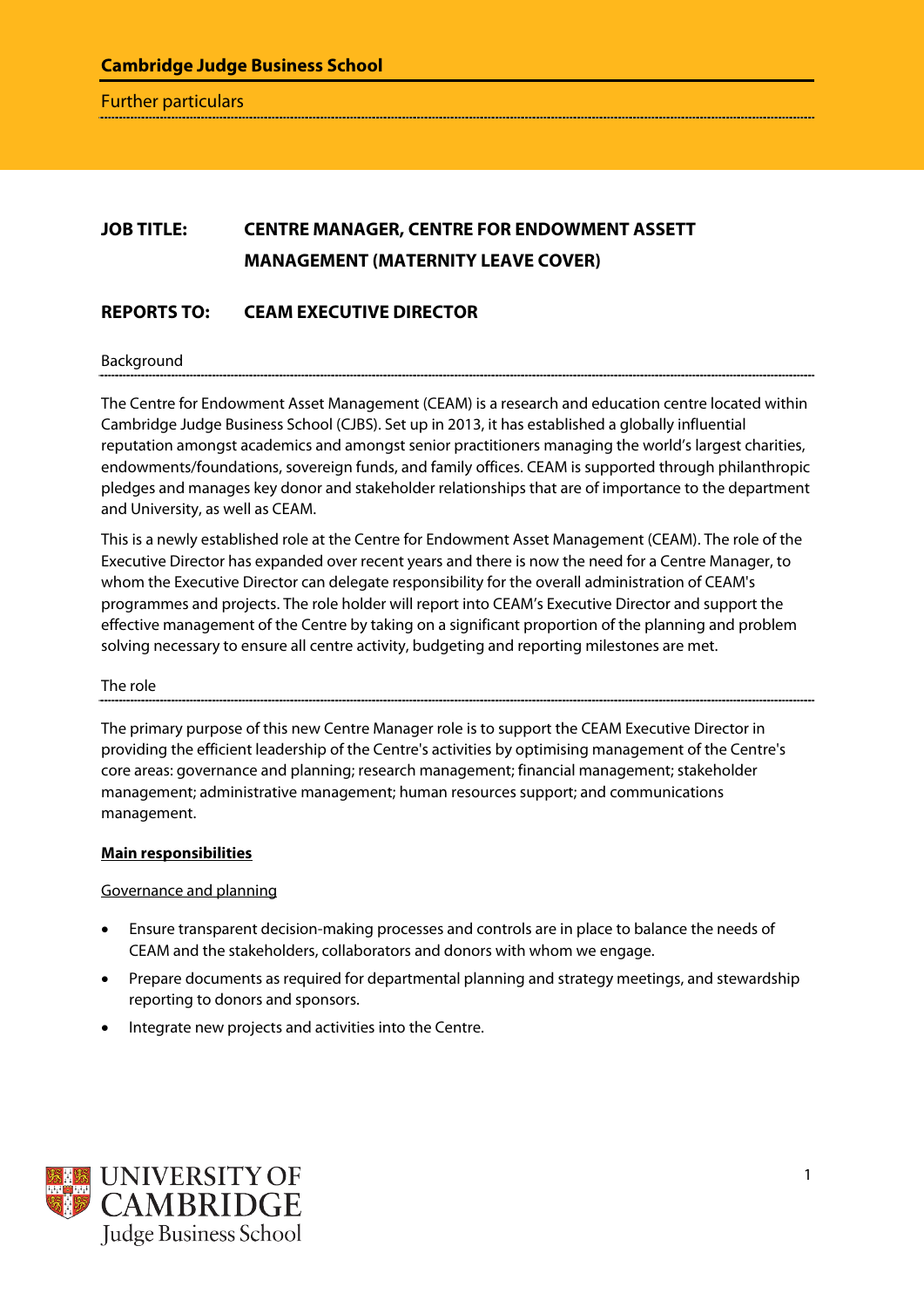### Strategic planning

- Work alongside the Executive Director to contribute to the strategic planning process.
- Take the lead in formulating the steps necessary to implementing this plan, identifying problems and guiding the discussion as required to adapt to operatational changes that might emerge.
- Guide the setting of the strategy in areas where process and operational management are likely to impact strategic goals.

#### Research management

- Monitor all new research projects and related activity, and ensure they comply with the University's research protocols.
- Liaise with academics and other collaborating teams/departments/institutions to prepare and update budgets for research funding and ensure timely reporting and closure of research funding.
- Work collaboratively and proactively with the department's research management team to identify and optimise grant funding opportunities.

### Financial management

- Plan and prepare budgets and forecasts for the Executive Director.
- Prepare accurate and timely reports to sponsors according to the terms of the agreements.
- Ensure all CEAM financial activity adheres to and is integrated into University rules and procedures.

### Stakeholder management

- Proactively initiate and develop relationships across the University, within the department and with external partners to support CEAM's strategic objectives.
- Undertake direct responsibility for managing specific stakeholder relationships and develop these relationships to optimise the interaction and opportunities that can be drawn from these relationships for the benefit of the Centre and the department.
- Represent CEAM and the department through attendance and participation in relevant events, meetings and working groups.

#### Other administrative tasks

- Responsible for ensuring CEAM's operations and processes are functioning effectively.
- Lead all event management activity and delivery.
- Liase as required with with the CJBS HR, IT and Facilities teams to ensure correct processes and procedures are followed and conform with University guidelines and advising the wider Centre team in instances when changes to these are likely to impact on the Centre's plans and activities.

#### HR and line management

• Work with the Executive Director to create a consistent HR strategy to support CEAM's activity and implement this efficiently.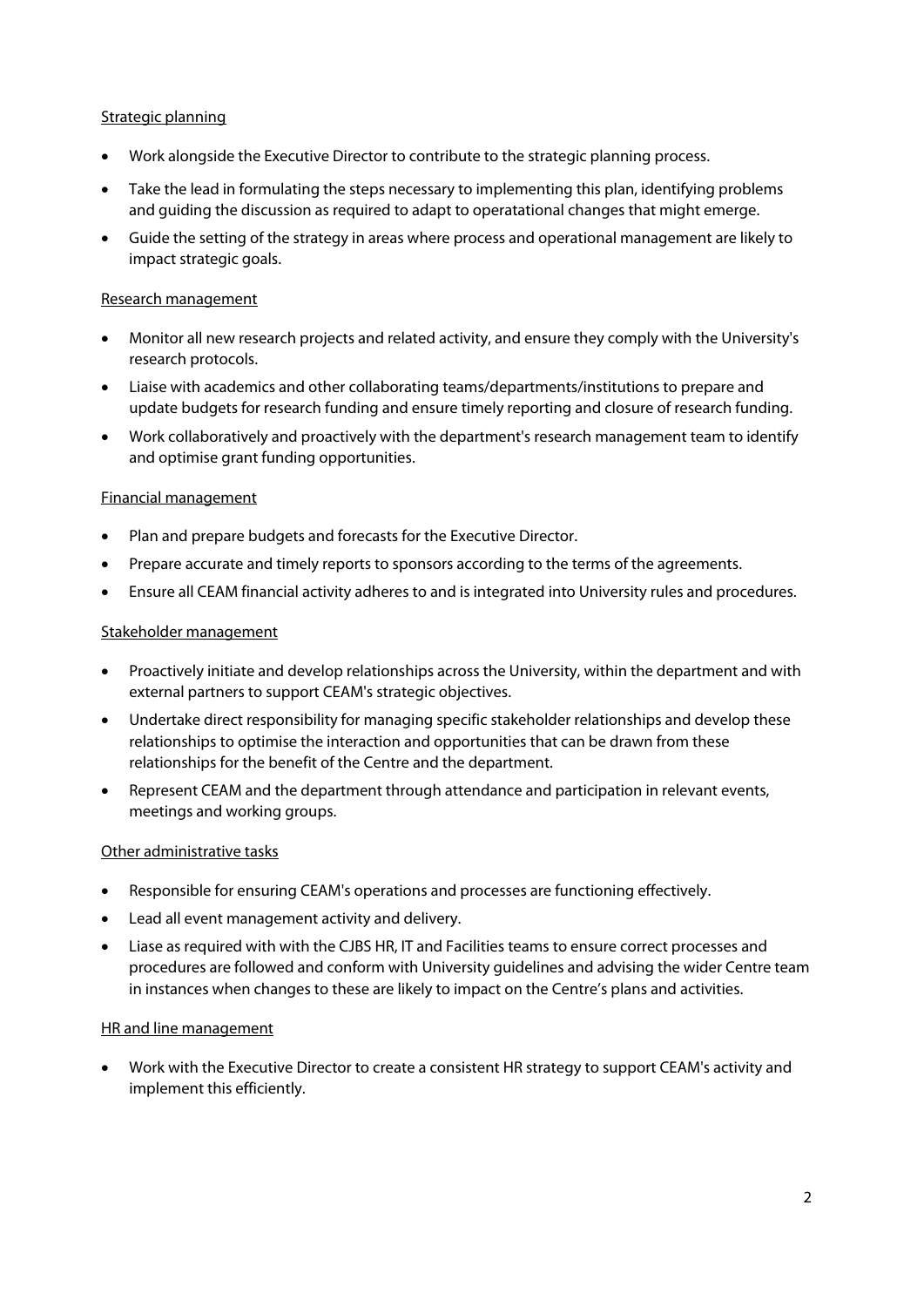- Be responsibile for managing and co-ordinating projects/people in the delivery of Centre activites that draw on expertise from other teams within the Department.
- Supervisory responsibility for administrative support staff (ad hoc at present).
- Assist in the recruitment and onboarding process for new starters.
- Manage outsourced relationships with contractors and industry.

#### Communications management

- Develop and deliver the CEAM communications and content management strategy, including an online and digital plan that incorporates social media.
- Deliver effective messages across print and e-communications that create compelling and engaging content to a variety of audiences, ensuring this content is responsive to the changing needs of these audiences.
- Manage and develop collaborative relationships with other teams in the department (Alumni, Corporate Communications & Marketing, Research etc) as well external collaborators, in order to effectively manage the development of new content and revisions to existing content.

#### The person

The ideal candidate should have the following qualities, skills and attributes. You are asked to provide a CV and a covering letter demonstrating how your own experience meets these requirements:

- Existing knowledge/understanding of endowments and charity law.
- Familiarity with the management of academic research in finance/financial economics.
- Experience of service delivery, event management and financial and resource management and planning.
- Experience of handling and engaging with senior academic and administrative stakeholders.
- Experience of research, project and event management and demonstrated ability to deliver these against budgets and within deadlines.
- Experience of working in the Corporate sector and in Higher Education administration.
- Experience in a management role supervising staff and leading teams.
- Experience of drafting contracts and contract management/administration.
- Strong numeracy skills and the ability to interpret data.
- Ability to work under pressure to tight deadlines.
- Ability to prioritise heavy workload effectively and adapt to changing situations.
- An analytical mindset, with a high standard of attention to detail.
- A understanding of governing legislation and policies of the University and philanthropy law.
- A high degree of initiative, resourcefulness and creativity.
- Excellent interpersonal skills and sound judgement.
- Excellent spoken communication skills, including strong negotiation and influencing skills and the ability to liaise confidently with staff at all levels and key stakeholders.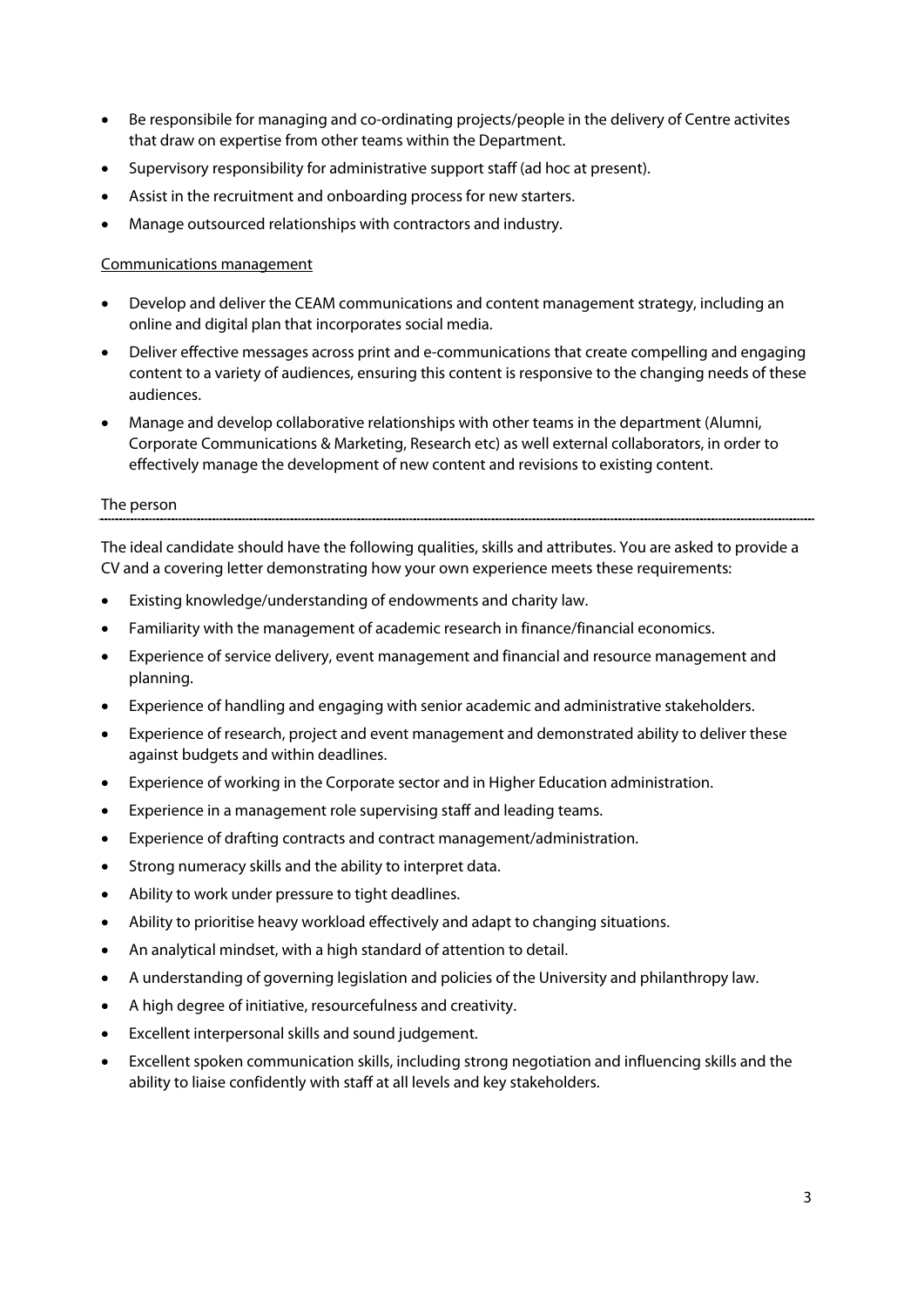- Excellent written communication skills, including the ability to summarise complex information in a concise yet persuasive manner and to a range of audience.
- Educated to at least degree level or equivalent.
- Must thrive in a collaborative environment, while at the same time be able to work independently with minimal supervision.
- Occasionally, out of hours office working required.

#### Benefits

This is a full-time position working 37 hours per week. There will be a six-month probationary period. Holiday entitlement is 33 days per annum plus eight days of public holidays. The salary will be in the range £31,406 - £40,927 per annum.

The full incremental salary range for the position is advertised in order to demonstrate the progression for the Grade. In the majority of cases appointments will be made at the Grade minimum; only in very specific exceptional circumstances can a higher salary be offered.

The University of Cambridge comprises more than 150 departments, faculties, schools and other institutions, plus a central administration and 31 independent and autonomous Colleges. It is one of the world's oldest and most successful universities, with an outstanding reputation for academic achievement and research.

With excellent benefits, extensive learning opportunities and a stimulating and attractive environment, the University of Cambridge is a great place to work. Our employees are eligible for a wide range of competitive benefits and services. We give them access to numerous discounts on shopping, health care, financial services and public transport. We also offer final salary pensions and tax-efficient bicycle and car lease schemes.

We have two nurseries and a holiday play scheme to help support those with childcare responsibilities and we offer various types of family-friendly leave to aid employees' work-life balance. In addition we operate a number of initiatives to promote career development, health and well-being.

Further details can be found a[t www.admin.cam.ac.uk/offices/hr/staff/benefits.](http://www.admin.cam.ac.uk/offices/hr/staff/benefits/) There is also a range of information about living and working in Cambridge a[t www.jobs.cam.ac.uk.](http://www.jobs.cam.ac.uk/)

#### Application arrangements

To submit an application for this vacancy, please search for this position on the University's Job Opportunities website at [www.jobs.cam.ac.uk](http://www.jobs.cam.ac.uk/) and click on the "Apply online" button at the bottom of the relevant job description. This will route you to the University's Web Recruitment System, where you will need to register an account (if you have not already) and log in before completing the online application form.

#### **The closing date for applications is 26 May 2022.**

This post is fixed term for 12 months or until the return of the post holder, whichever is earlier. The preferred start date for this post is 27 June 2022.

Applicants are required to provide details of two referees. These will not be contacted unless the applicant is shortlisted.